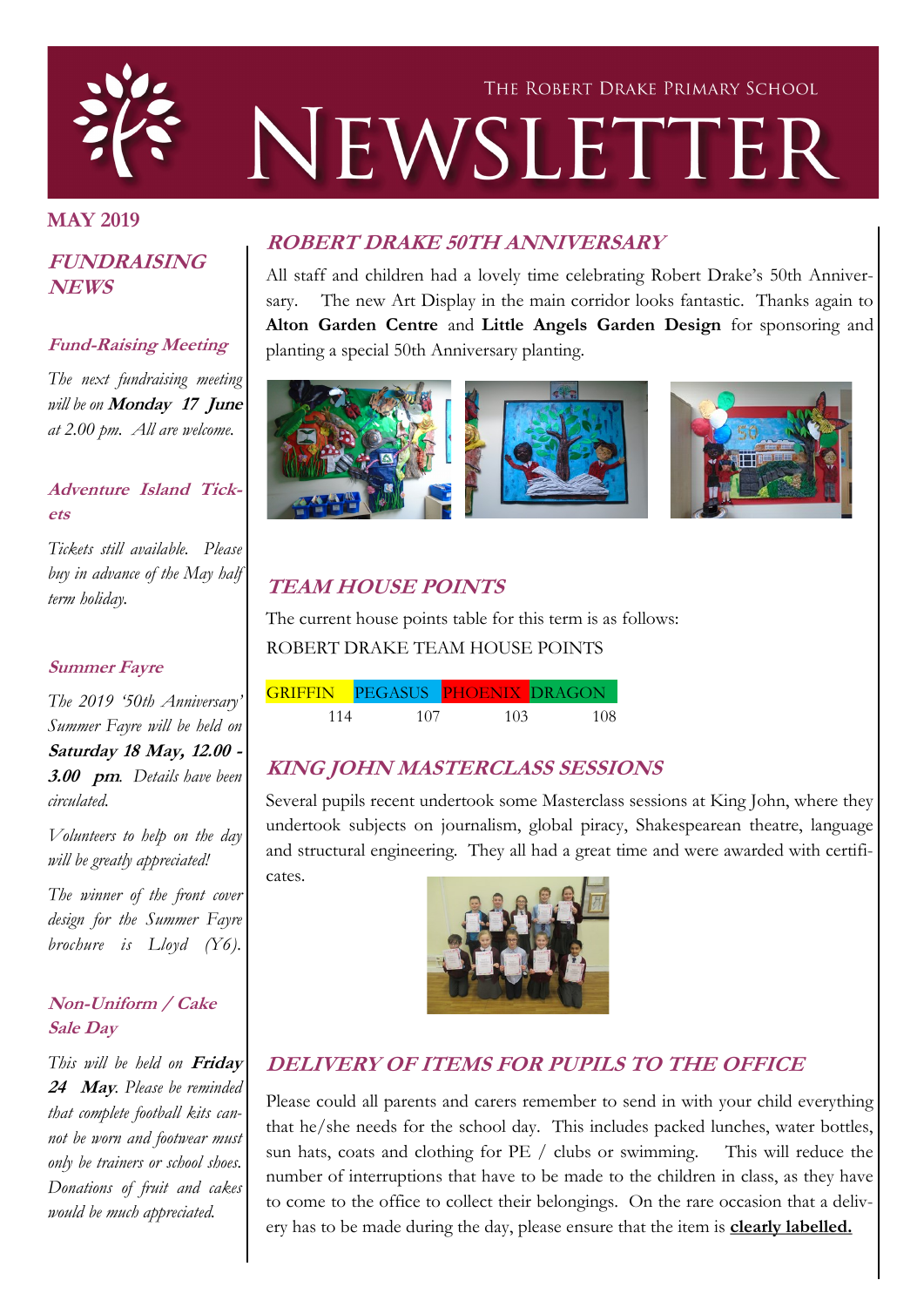### **GOVERNOR NEWS**

#### **Attendance**

*Attendance for April 2019 was 97.5%.* 

# **WATER BOTTLES, SUN HATS , SUN CREAM AND SUN-GLASSES**

Hopefully we will get some fine weather this term. Please could all parents and carers ensure that their child brings a water bottle (with drinking cap) and a sun hat to school each day. **These should be clearly named**. Parents and carers should also apply sun cream to their children before school each day, as an additional precaution, in order to protect them from the sun.

Please note that children are only permitted to wear sunglasses at school if medical evidence can be provided to support the need for the glasses (e.g. a letter from the doctor / optician) or if they suffer from hayfever.

## **KS2 SATS TESTS**

A reminder that the Key Stage 2 SAT's tests will be taking place from **Monday 13 May to Thursday 16 May 2019**.

## **CENSUS DAY THEMED LUNCH**

We are holding a Funfair lunch on **Thursday 16 May**. The cost will be  $f(2.20)$ , as usual, for pupils in Key Stage 2. The menu for the day is hot dog or veggie hotdog, with chips, sweetcorn and baked beans with choc ice for dessert. Could you please encourage your child to have a school meal on this day, even if they just want a jacket potato or grab bag, as this really helps with funding for the school.

## **SPORTS DAY**

We are planning to hold the Infant and Junior Sports Day on **Thursday 20 June.**  Infant Sports will begin at 9.30 am and Junior Sports at 1.30 pm. Pleased note that both events are weather permitting. More details will following in a separate letter..

## **CLASS ASSEMBLIES**

The following class assemblies is due to take place this term:

All Year 5 pupils - **Tuesday 18 June** at 9.00 am

Miss Bradfield's class - **Friday 28 June** at 9.00 am

Year 6 Leavers' Assembly - **Wednesday 24 July** at 9.00 am

All parents and carers of pupils in these classes are most welcome to attend. Tea and coffee will be available afterwards.

# **EDUCATIONAL VISITS**

The following educational visits will be taking place this term:

| Wednesday 1 May              | Y5 trip to Stubbers Adventure Centre |
|------------------------------|--------------------------------------|
| Tuesday 21 May               | EYFS trip to Barleylands Farm        |
| Monday $10$ — Friday 14 June | Y6 trip to Stubbers Adventure Centre |